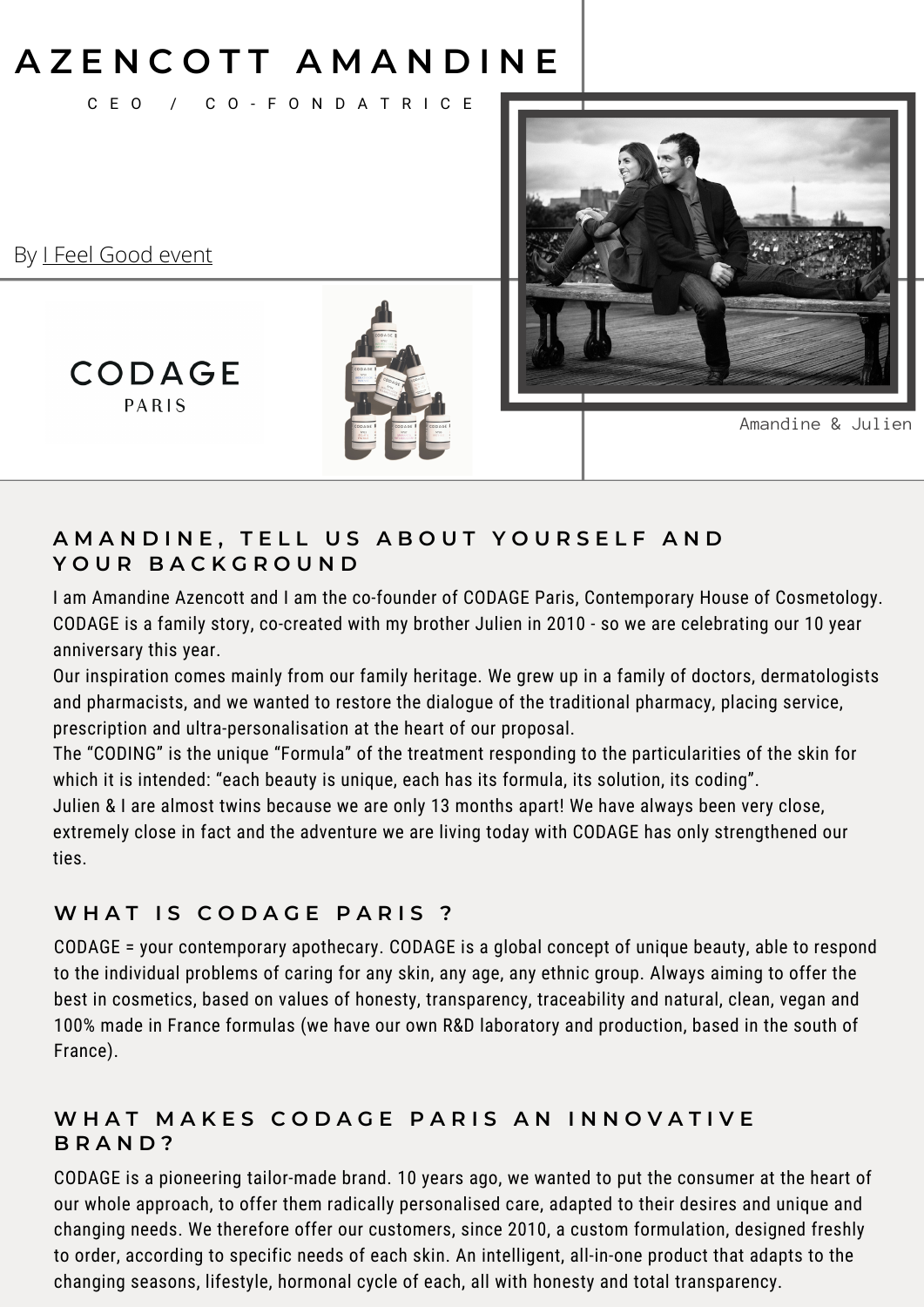Today, we are going even further in our tailor-made offerings, because we are installing CODAGE laboratories at certain exclusive partners.

Thus, our professional partners are able, in addition to their consultation and their prescription, to formulate on site, on request, directly for their customers and locally, tailor-made CODAGE treatments.

## **W H A T I S Y O U R B R A N D ' S D N A ?**

Tailor-made and skin nutrition. The skin is a living organism which must be nourished wisely. Its needs change daily and are influenced by the seasons, your environment and your pace of life. You will not adopt the same diet in summer as in winter, if you exercise or if you sit at your desk. It seems obvious and it should be the same for your skincare products.

Every day, your skin deserves special and adapted nutrition. Nutrition involves the use of serums, both for the face and for the body, which we consider to be real nutritional supplements for the skin (their fluid dosage has the advantage of containing very high concentrations of active ingredients and penetrating the deepest layers of the epidermis). All this, with a tailor-made or ultra-personalised offering, truly based on listening, advice and service to respond in a targeted manner to the needs of each skin.

## GIVE US 3 ADJECTIVES THAT YOU THINK BEST **D E S C R I B E C O D A G E P A R I S**

Lifestyle / Tailor-made / Nutrition

#### **W H A T A R E Y O U R C O M M I T M E N T S ?**

"Responsible beauty that rhymes with efficiency and tolerance". Our quest for excellence in formulation is limitless, with 100% Made in France products and proven effectiveness.

Our 3 strong commitments are therefore efficiency - tolerance and naturalness.

- All our products are formulated, manufactured and packaged by us in our own laboratory located in the south of France, for perfect control of the quality of our formulas, without compromising on the right dosages. We are proud to promote our French know-how and we favour short circuits and small productions to offer fresh and innovative products, straight from our laboratory.
- We do not use any parabens, allergens, or phthalates. We formulate without perfume or in very low concentration for the respect of the most sensitive skins.
- Since our creation, we have been developing products in a Clean Beauty approach. Our formulas are composed on average of 90% of natural ingredients (plants, algae, minerals), 35% of which are Ecocert certified. We do not test on animals. Our products are vegan. We are sensitive to environmental issues and choose our packaging carefully for its recyclability and do everything to constantly improve on these points.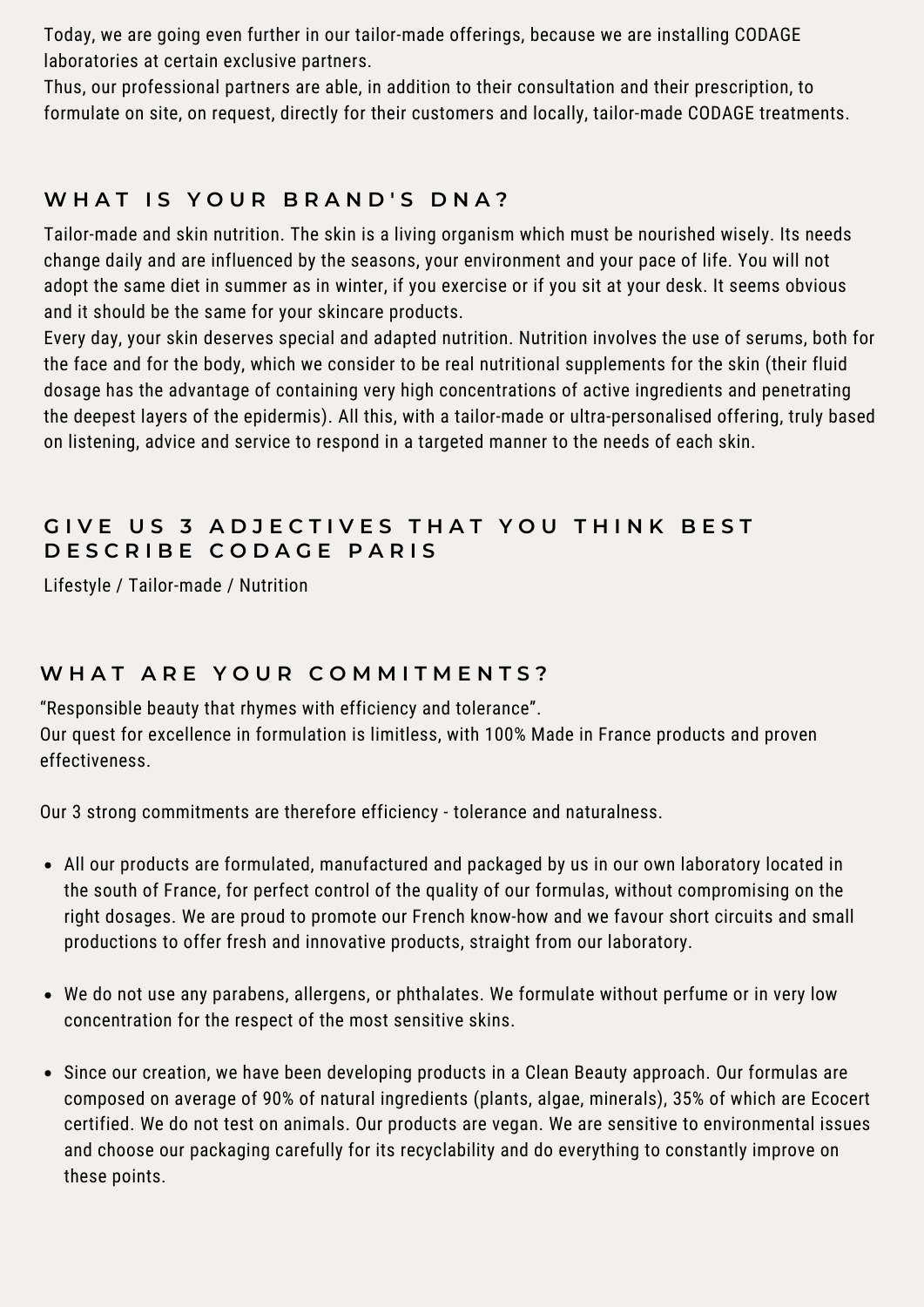#### HOW DID THIS CONCEPT COME TO YOU?

#### It was obvious to be honest!

After different professional experiences, among others in large cosmetic groups, we spent several years developing ranges of care for dermatologists in the United States. By creating for others, we acquired strong convictions, and decided to create our own brand with one goal in mind:

Offer the best of active cosmetology in a targeted and personalised way.

Convinced that each skin is unique and deserves a particular treatment, we decided to return to our roots and to revisit the dispensary of the French pharmacy, so that each person can speak to an expert, their way of life, their needs, their desires and receive in return a tailor-made formula. We have made formulation science accessible, to allow everyone to understand and be co-creator of their care. A vision of cosmetics rooted in the spirit of Contemporary Apothecary: truly based on listening, advice and service to respond specifically to each individual's needs.

### TELL US ABOUT YOUR FORMULATIONS

As mentioned, we are looking for excellence in formulation, aimed at efficiency, tolerance and naturalness. It is particularly important for our House to have its own laboratory, both for research & development, and for production and packaging. This allows us to control the quality of our formulas, to make no concessions on the selection of the most innovative active ingredients (and to have great responsiveness in updating them when new innovations arrive), and not to limit ourselves on the dosages of these, for ever-more efficiency.

Finally, we only select active agents that have been certified by vivo and in vitro tests.

Of course, CODAGE being a contemporary skincare brand, our formulas are clean, and it's therefore formulated without parabens, phthalates, petrochemicals and are 100% Vegan, cruelty free and Made in France of course!

## HOW DO YOU DEFINE CLEAN BEAUTY?

Since its creation, CODAGE has made every effort to make consumers as aware as possible of their skin care and be able to understand and "decode" it. This is part of our DNA, with our Nutri-Elements (active ingredient cocktails classified), which allow us to read a formula and understand it. Our whole approach is based on total transparency towards the consumer, perfect honesty, detailing all the ingredients we use, the results we can expect, etc.

We provide our customers with as much information as necessary about our formulas, simply because we have nothing to hide. And we believe they need to be as "educated" as possible about our formulas in order to take control.

We have never looked for a label for our products, which in our opinion is not necessarily a guarantee of skin tolerance or effectiveness. We prefer transparency. We therefore focus on the formula, not the trend or "fashion".

For example, many extol the virtues of mineral oils / essential oils on their face, praising their natural and effective side. It's true, but they can also create allergies for certain skin types, which is why we prefer not to use them for our face products. We want to make sure that we offer perfect tolerance for use, even for the most sensitive skin.

At CODAGE, we have a charter that defines our "no list", that is to say the ingredients that we refuse to use, such as ingredients of animal origin, parabens, mineral oils ...